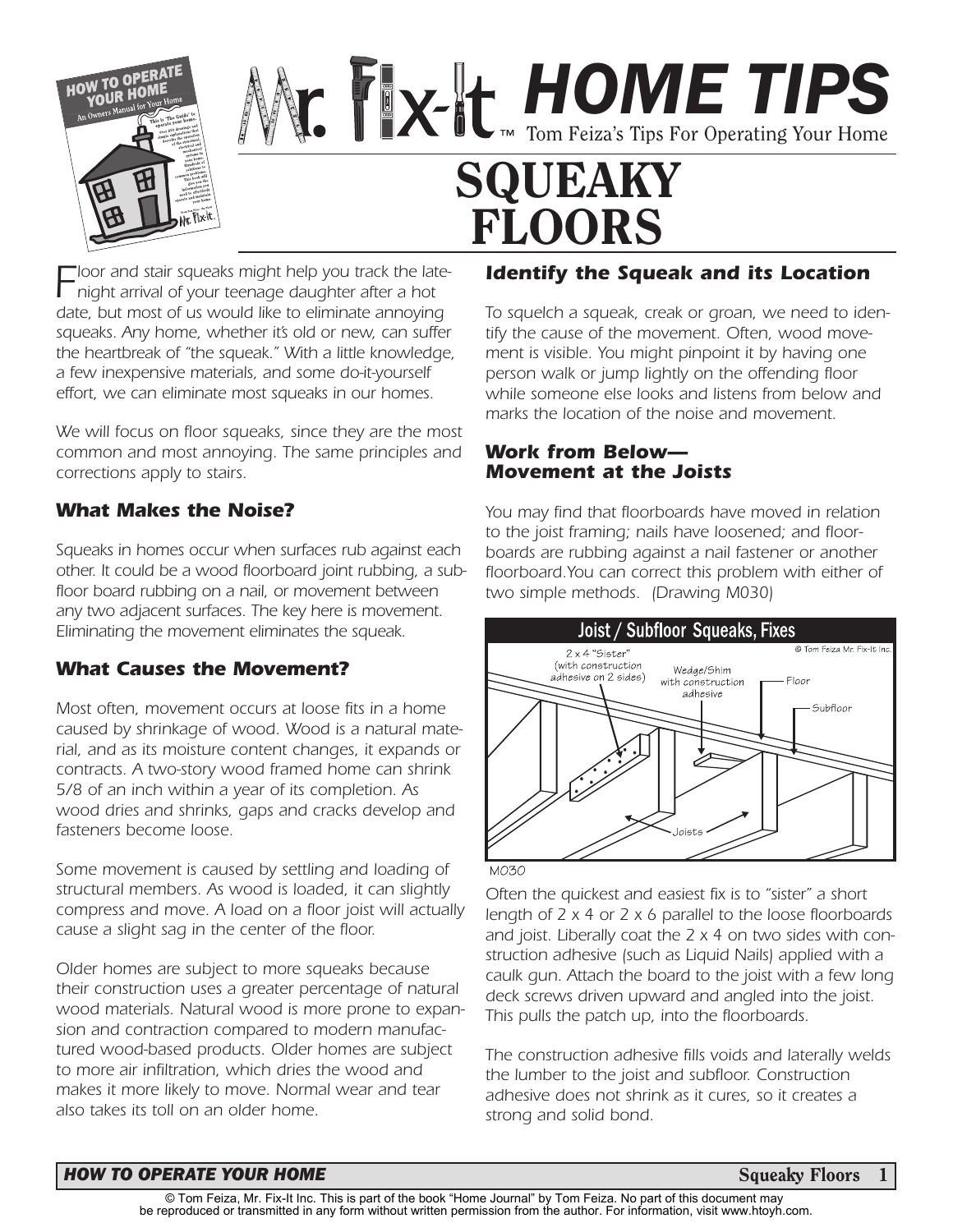*In areas with gaps between the joists and subfloor, you can also gently tap wood shims coated with construction adhesive into the gaps. Don't drive too hard or you might separate the subfloor from the joists and complicate the problem.* 

*You can try to squeeze construction adhesive into the joist/subfloor joint. Apply the material like caulk and try to force it into any opening or gap. This will only work if there is a minor amount of movement.*

#### *Work from Below— Movement Between the Joists*

*If the subfloor is cracked or shows movement between joists, you can correct the problem by installing bridging between the joists at the area of movement. Bridging is 2 inch wide framing lumber that is tightly installed perpendicular to the joists. The bridging should be secured with construction adhesive on three sides as well as long deck screws or common nails through the joists into the ends of the bridging. (Drawing M031)*



MO31

*The bridging helps support the subfloor and also stiffens joists as it transfers load and potential movement from joist to adjacent joist. Bridging can be installed in several adjacent areas to stiffen and reinforce a section of the floor.* 

# *Special Bracket from Below*

*Squeak-Relief provides a special aluminum bracket and matching screws and nails specifically designed to secure a subfloor to joists from below. The bracket fits tightly at the joist/subfloor joint, and the screws draw the joint tight without the worry of driving a screw through the finished floor. For a larger area of movement, you will need several brackets. You can find more information about Squeak-Relief through ATCI Consumer Products, (800) 343-6129, www.worksavers.com. (Drawing M038)*

# Squeak-Relief



M038

# *Hardwood Floor Squeaks from Below*

*If solid hardwood floorboards are moving and squeaking but the subfloor looks secure from below, you can attempt to drive screws up through the subfloor boards into the hardwood. You must measure or carefully estimate the total thickness of the wood floor and subfloor. Try to find an edge or penetration where you can make a measurement. Normally this total thickness is 1-1/2 inches, and a 1-1/4-inch-long screw can be used, but be careful—if the screw is too long, it will penetrate the finished floor.*

*Select a deck screw, and drill a clearance hole just a bit larger than the diameter of this screw into the subfloor. The clearance hole prevents screw threads from biting too tightly into the subfloor. Drill a small pilot hole into the hardwood floor through the clearance hole. Then, with a heavy weight holding down the wood floor, drive your deck screw (with a washer below the head)*

#### *HOW TO OPERATE YOUR HOME* **Squeaky Floors 2 Squeaky Floors 2**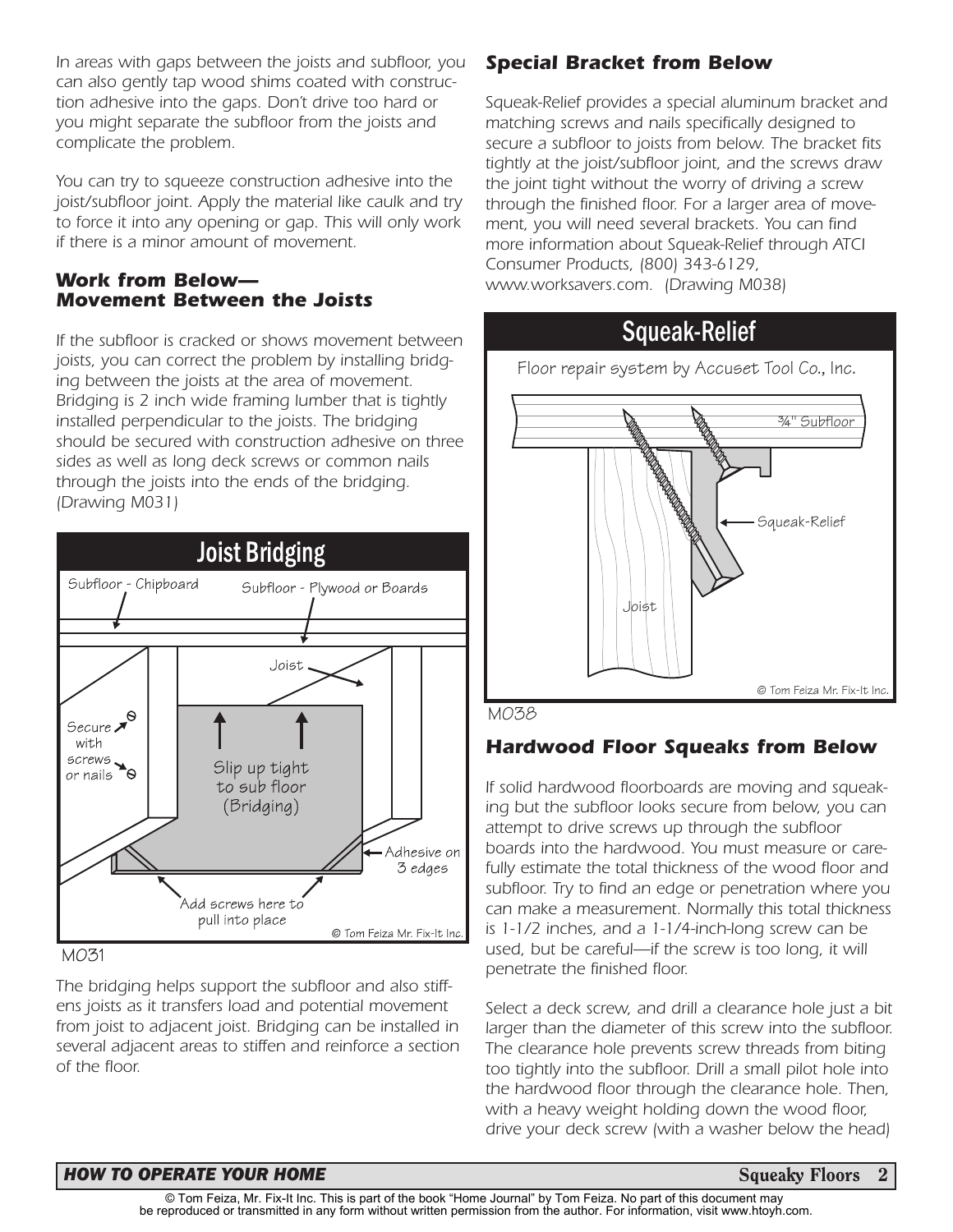*up into the pilot hole. It may take several screws in several locations to secure this area. Ultimately, the process should pull the hardwood tightly to the subfloor. (Drawing M037)*



M037

### *Hardwood Floor Squeaks from Above*

*You can also work from above to fix loose hardwood floorboards. Drive finishing nails at an angle through the hardwood floor into the subfloor and joists. Often, to keep the wood from splitting or the nail from bending, you must first create a pilot hole before driving a nail through the hardwood. When you are finished, the small nail hole can be patched with colored wood putty. (Drawing M035)*



M035

#### **HOW TO OPERATE YOUR HOME State of the state of the state of the Squeaky Floors 3 Squeaky Floors 3**

*You can also drive deck screws or trim screws through the hardwood and into the subfloor or the subfloor and joists. (Drawing M032)*



*Trim or finishing screws look like drywall screws with very small heads. You must first drill a clearance hole bigger than the diameter of the screw through the hardwood, and you should drill a countersink hole the size of the screw head. The hole from a deck screw can be filled with a wood plug or colored wood putty. A finishing screw has such a small head that it creates a very small hole which is easily filled with wood putty. (Drawing M036)*

# Hardwood Squeaks - Screws from Above

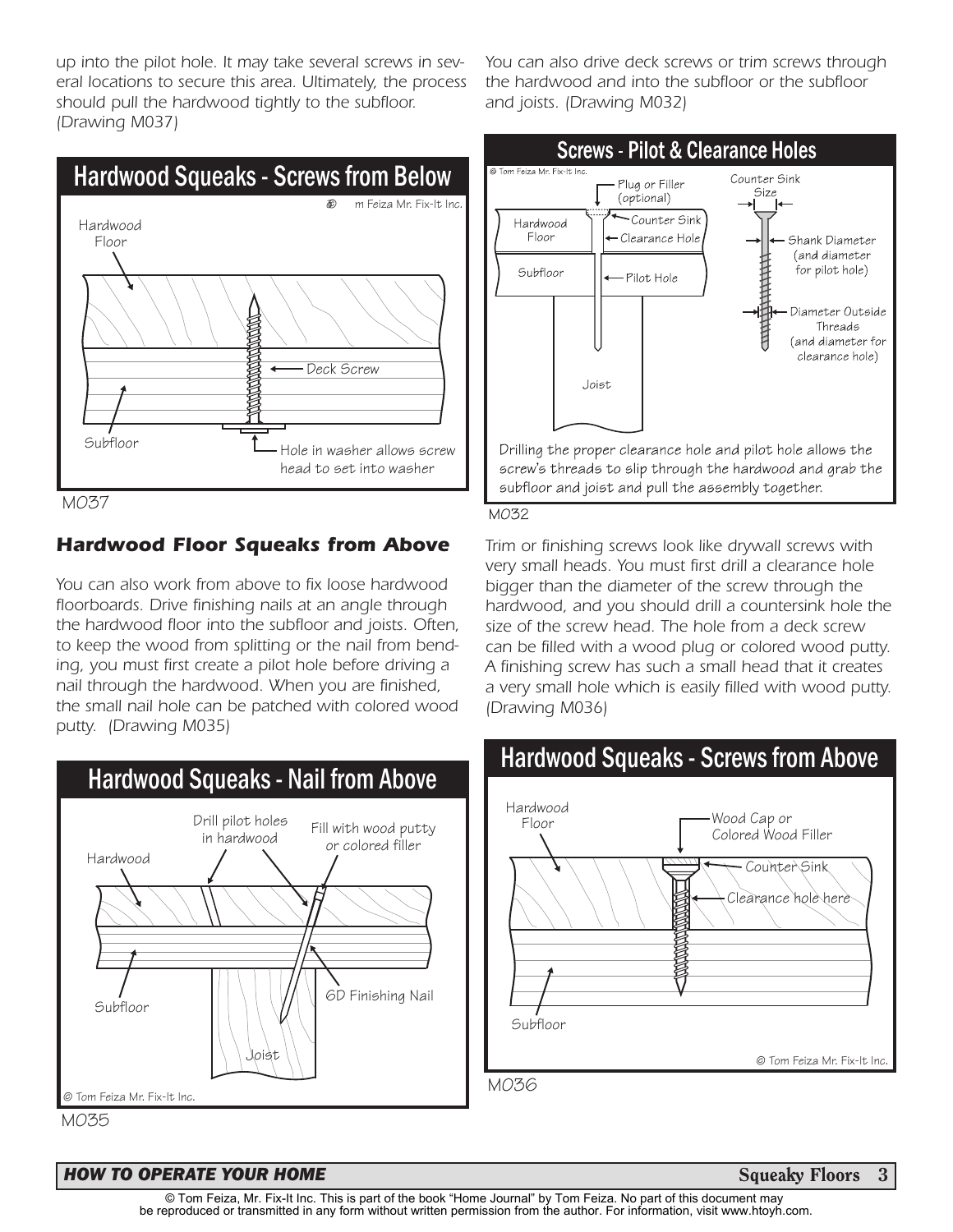*With either method of working from above, you must drive several screws or nails over the areas of movement.*

### *Hardwood Floor— Special Screws from Above*

*You can also secure hardwood floorboards from above with a special screw and bracket called Counter Snap from ATCI Consumer Products, (800) 343-6129, www.worksavers.com*

*With Counter Snap, you first drill a pilot hole, then drive a screw through a small bracket that holds the screw head away from the floor. The screw secures the hardwood to the subfloor. This special screw has a notch in its shank, and after you have driven in the screw as far as necessary, you break off the screw at this score line, just below the surface of the hardwood. The remaining hole in the floor is almost invisible. (Drawing M033)*





#### *No Access from Above or Below with Carpeting*

*At times there is just no access to the offending floor squeaks. In many cases, you must simply wait until you replace the carpeting or vinyl and then screw the subfloor to the joists. Once the floor covering is removed, use many, many long deck screws to pull the subfloor to the joist. You could drive a screw every 6 inches along the framing.*

*You can attempt to work through the carpeting, but there is a slight risk to the carpet fabric, and it is almost impossible to locate floor joists. This will work if you can locate joists or if there are two layers of subflooring. You can attempt to locate the floor joist by drilling a small hole through the carpet and subfloor and then using a thin wire to search for the edge of the joist.*

*Another way to locate a floor joist through carpeting would be to use a high-quality deep-scanning stud finder. You would need to support the stud finder on still, flat cardboard as you scan the surface. I have had some luck with this method on thinner carpet.*

*After you locate the floor joists, you can attempt to secure the subfloor through the carpet. Pull the carpet fibers back and drill a small pilot hole through the subfloor at an angle into the joist. Follow up with a deck screw, pulling the subfloor to the joist and pulling the head of the screw through the carpet and pad. There is some risk to the carpet, so try to keep the fibers away from the screw as it twists into the wood. (Drawing M039)*



M039

# *Special Screws from Above*

*A screw and bracket made for securing a floor through carpeting is Squeeeeek No More, available from ATCI Consumer Products, (800) 343-6129, www.worksavers.com.* 

#### **HOW TO OPERATE YOUR HOME State of the state of the state of the Squeaky Floors 4**